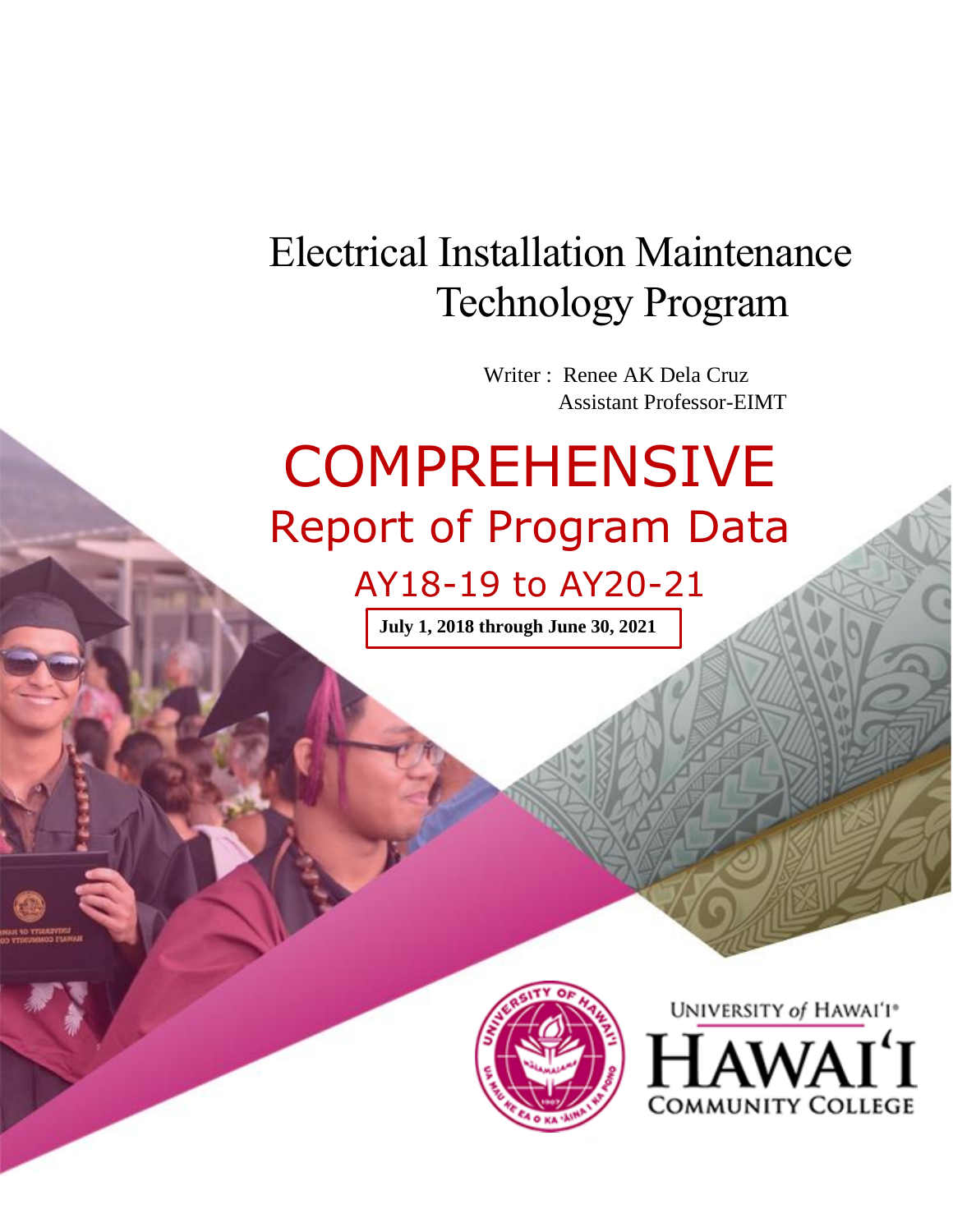### Submit this review document in WORD via the **Hawaii CC - Program and [Unit Review Submission portal](https://hawaii.kualibuild.com/app/builder/#/app/60ef56c477b0f470999bb6e5/run)**

**<https://hawaii.kualibuild.com/app/builder/#/app/60ef56c477b0f470999bb6e5/run>**

attachments and supporting documentation may be uploaded in WORD, PDF, or EXCEL

## **1. Program or Unit Description**

Program or Unit Mission or Purpose Statement What is the target student or service population?

THE ELECTRICAL INSTALLATION AND MAINTENANCE TECHNOLOGY (EIMT) PROGRAM prepares students for employment with electrical appliance shops, utility companies, and electrical construction, and maintenance companies. Learning will center on planning, designing, constructing, installing, and maintaining electrical wiring and equipment.

The target student population is in alignment with the college's "open door policy" with no reservation to race, color, religion, gender, sex preference, etc. Program faculty will teach anyone who earnestly wants to learn and who wants to better their life by successfully completing the EIMT two-year AAS degree or CA. By doing so, their chances of getting a job are very favorable. The program notes that maximum enrollment each Fall is normally capped at twenty (20) seats. However, in Fall 2020, the program was recommended to reduce the intake of new students down to fourteen (14), due to COVID-19. The program responded by lowering the cap to seventeen (17), taking into account the possible attrition rate.

## **2. Analysis of the Program/Unit**

[2019\\_EIMT\\_ARPD data tables](https://uhcc.hawaii.edu/varpd/index.php?y=2019&c=HAW&t=CTE&p=1856)

[2020\\_EIMT\\_ARPD data tables](https://uhcc.hawaii.edu/varpd/index.php?y=2020&c=HAW&t=CTE&p=2092)

[2021\\_EIMT\\_ARPD\\_data tables](https://uhcc.hawaii.edu/varpd/index.php?y=2021&c=HAW&t=CTE&p=2320)

[2018\\_EIMT\\_Annual\\_Program\\_Review.pdf \(hawaii.edu\)](https://hawaii.hawaii.edu/files/program-unit-review/docs/2018_EIMT_Annual_Program_Review.pdf)

[2020-EIMT Annual Program Review.pdf \(hawaii.edu\)](https://hawaii.hawaii.edu/files/program-unit-review/docs/2020-eimt-apr.pdf)

*Discuss the program or unit's strengths and areas to improve in terms of Demand, Efficiency, and Effectiveness based on an analysis of the program's ARPD Quantitative Indicators or comparable unit-developed measures or program-developed metrics for the period of this review. Include a discussion of relevant historical-trend data on key measures (i.e., last three years). Provide an*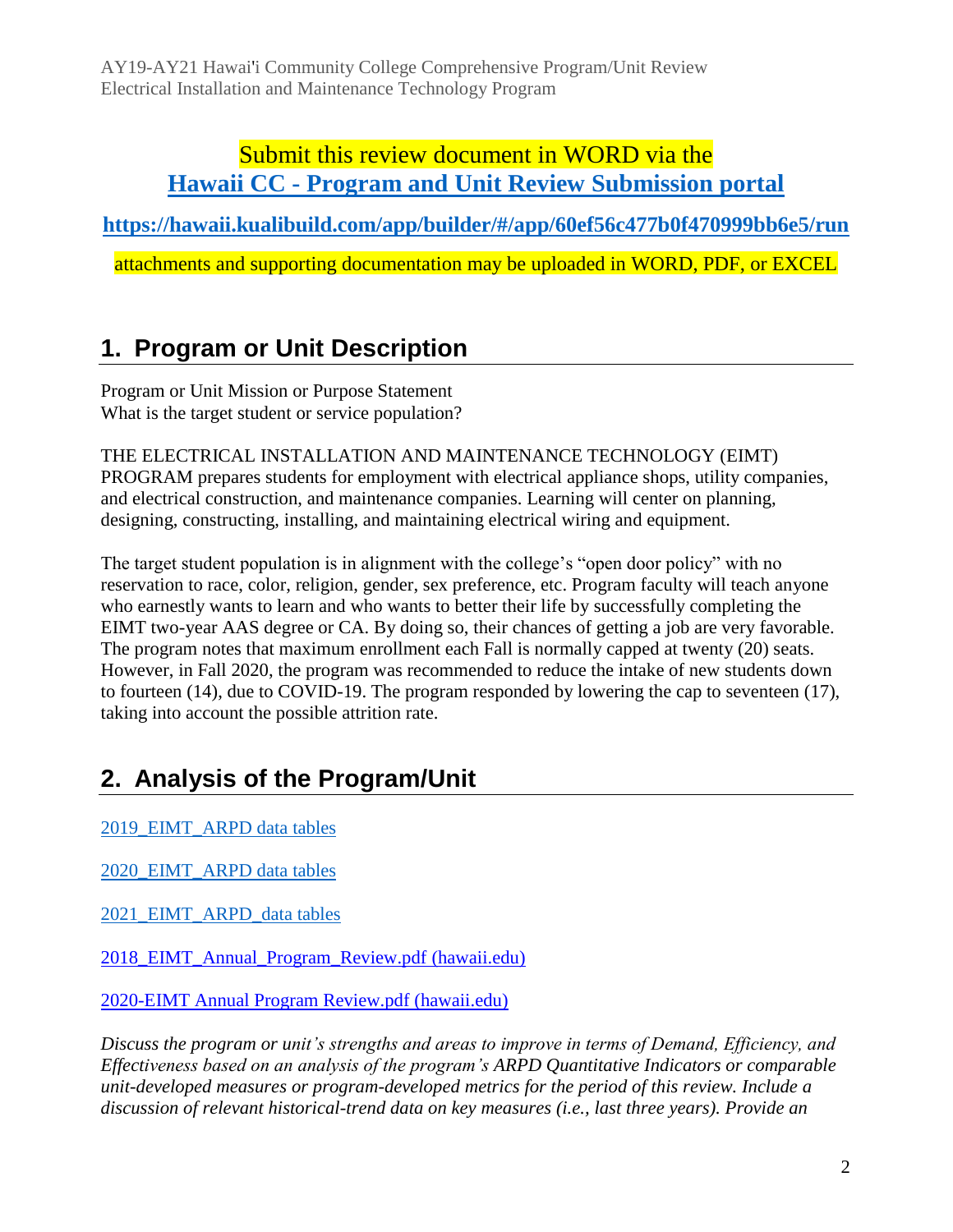*explanation of any significant changes to the program's Quantitative Indicators or unit's key performance measures over the period of this review.*

*Instructional programs must include a discussion of ARPD health indicators with benchmarks to provide a quick view on the overall condition of the program during the period of this review; CTE programs must include an analysis of Perkins Core indicators for which the program did not meet the performance level in the last year of this review period.*

*Discuss significant program or unit actions and activities over the period of this review. Include new certificate(s), stop outs, gain/loss of position(s), organizational changes, changes in unit operations or responsibilities, etc. Include a discussion of external factors affecting the program or unit.*

*Instructional programs must provide relevant attachment(s) and URLs for ARPD data tables from the previous three years, or from the full period of this review if more than three years; noninstructional units must provide relevant attachment(s) or URLs for unit-specific data discussed in this review from the previous three years, or from the full period of this review if more than three years.* 

|                     | AY 18-19        | AY 19-20        | AY 20-21    |
|---------------------|-----------------|-----------------|-------------|
| Demand              | Healthy         | Healthy         | Healthy     |
| Efficiency          | Healthy         | Healthy         | Healthy     |
| Effectiveness       | Progressing     | Healthy         | Healthy     |
| Perkins Core        | Met:1P1,2P1,4P1 | Met:2P1,3P1,4P1 | Met:1P1,2P1 |
| Indicators          | NM:3P1,5P1,5P2  | NM:1P1,5P1,5P2  |             |
| Distance Ed classes | 0               |                 |             |
| Numbers of Degrees  | 22              | 35              | 33          |
| and Certificates    |                 |                 |             |

#### **Health Indicators and Bench Marks AY18-19, AY19-20, AY20-21**

#### DEMAND

The strength of the EIMT program is shown by its track record of Healthy "Demand," which has been consistent throughout the past three years. The number of Majors/Native Hawaiian has been positive with a 30% increase, along with an overall 27% increase in Native Hawaiian enrollment over the three years review period.

The program believes there is an error on line # 8 "Total Number of Classes Taught," which lists "5" for all three years. EIMT core primary classes are four (4): EIMT 20, 22, 41, and 43, with no summer classes. This error has been reported to administration.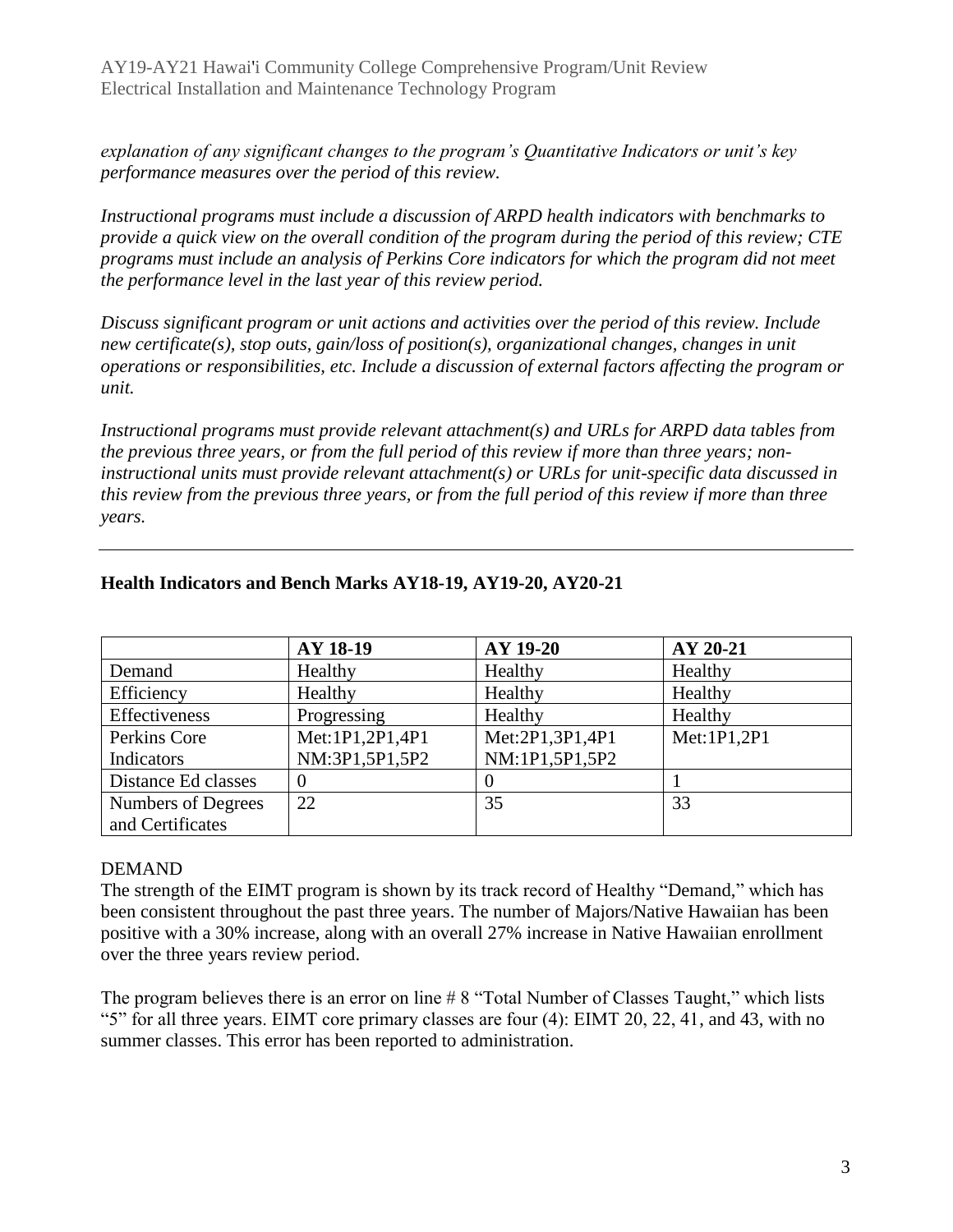#### **EFFICIENCY**

Fill rates are positive with an average class size of 16 for 2016 to 2020. Reviewing 2018-2020 the data recorded 73%, 94% and 84.5%. The data shows a fluctuation in fill rates relative to the programs alternating instructional cohorts. The cohort that graduated in May 2020 and the cohort that graduated in May 2018 both had positive high fill rates relative to the alternate cohorts. (NOTE: the cohort graduates of the faculty member writing this review, R. Dela Cruz, are listed in Spring 2018 and Spring 2020.) This may be due to differences in instruction strategies and student support between the programs two instructors.

There was a dip recorded for 2020-21 where face-to-face instructional classes were required to adhere to reduced class seating due to COVID-19 social distancing requirements. The new incoming cohort Fall 2020 was reduced by three seats, to 17 instead of the traditional 20 seats.

#### **EFFECTIVENESS**

Degrees Awarded noted on line 20a show positive graduation numbers of 17 degrees awarded to the cohort taught by this review's faculty writer in AY18 and AY20. Certificates of Achievements (line 20b) were also positive for this faculty member's last two cohorts at 16 and 18 respectively. This review writer was instructed by her department chair to only discuss the data for her own cohort, so this review does not elaborate on the numbers reflecting the other instructor's cohort.

#### PERKINS INDICATORS

Prior to the current year, the EIMT program had received "Not Met" rating for "Technical Skills Attainment" in 2020; Goal 94.75, Actual 91.67, which reflects the margin of a 3.08 difference. 2P1 Completion, 3P1 student Retention or Transfer and 4P1Student Placement, all had "Met" status in 2020. 5p1 Nontraditional Participation and 5P2 Nontraditional Completion had reflected a "Not Met" status in 2020. Even with a female instructor, it has been difficult to attract enough female students to meet the national Perkins goal for gender parity in our program.

However, for the 2021 Perkins Data the program shows significant improvement in Technical Skills, 1P1 Postsecondary Placement and 2P1 Earned Recognized Credentials. In fact, our achievement rate for these national indicators shows more than double the national goal.

#### DISTANCE INDICATORS

In the 2020-21 Line # 23 "Number of Distance Education Classes Taught," we note that there is an entry of "1." The program believes this is a mistake, as EIMT does not teach distance education classes.

#### NUMBERS OF DEGREES & CERTIFICATES

Numbers have been increasing in Degrees and Certificates for the EIMT program. In 2018-19 we recorded 22 degrees, and in 2019-20 there was a 59% increase recorded at 35. In 2020-21 we experienced a slight decrease of 6% that resulted in 33 degrees, which is still an increase of 50% from 2018-2019.

#### DISCUSSION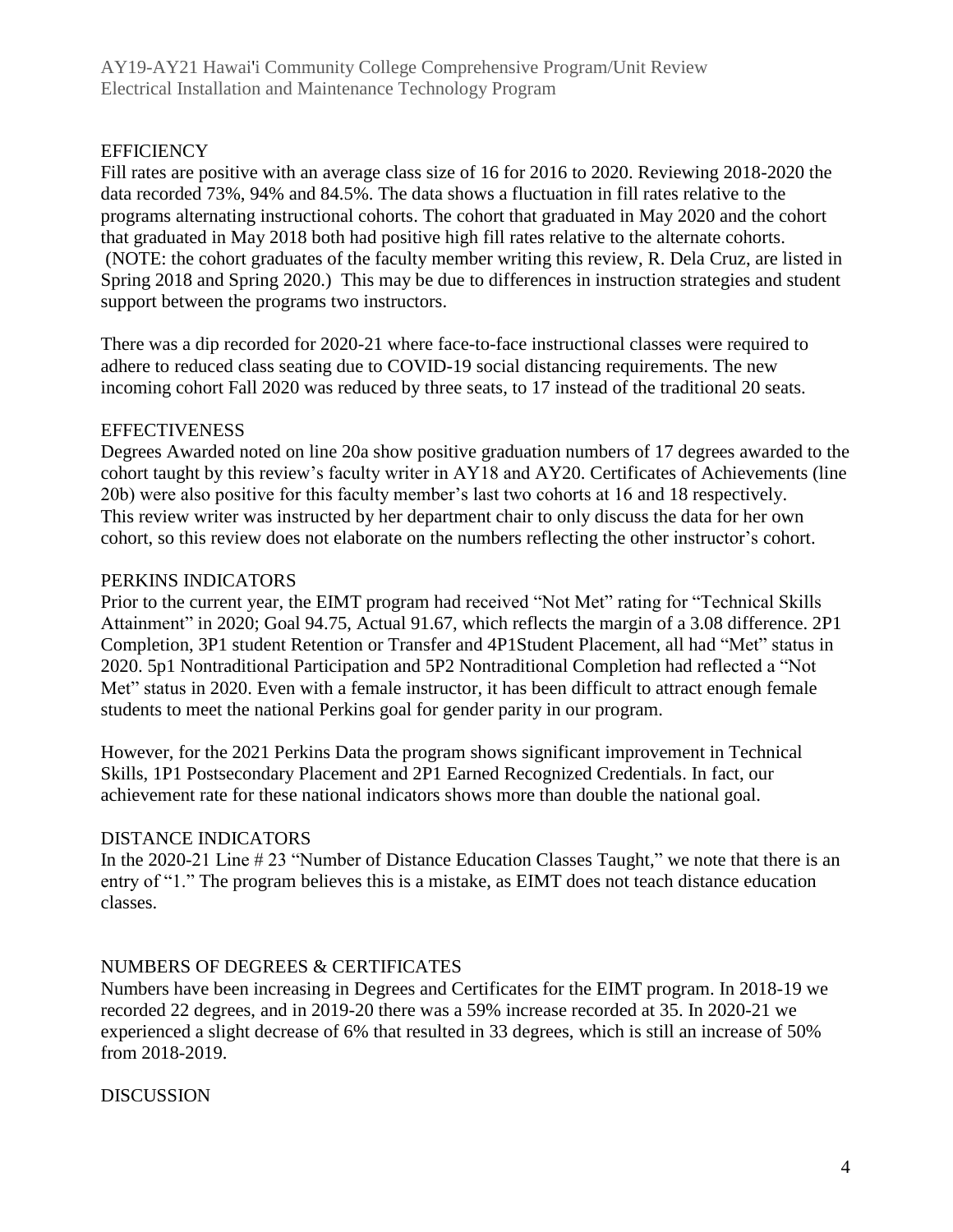In terms of improvement, our program is working to find ways to attract more females into this principally male dominated trade. Even though one of our lead instructors is female and an active Electrical contractor, this outreach has not been easy. The female instructor notes that she has experienced resistance by some male and more traditional industry counterparts. Nevertheless, she has actively participated alongside her EIMT students at various Career Fairs out in the community to promote our program, especially to prospective female students. This has been a personal ongoing goal for this instructor, and she will try her best to continue to positively encourage and mentor females to succeed in this male dominated trade. This outreach has been negatively impacted by COVID-19 restrictions on public meetings and gatherings, but the program and this faculty member are committed to constantly trying to increase the number of female students in our program.

Graduates from the EIMT program have been successful in finding job placements. The average percentage of job employment has been approximately 80% successful. We have maintained contact with our graduates after graduation to track their employment status within the electrical field. Please see data on student employment provided at the end of this document.

#### SIGNIFICANT PROGRAM ACTIONS

There were plans in motion for restructuring the EIMT program to start two separate CA cohorts, each to be led by one of the program's FTE BOR Appointed faculty members. One CA would have been focused on Residential and Theory instruction along with a live Department of Hawaiian Homes Lands Model Home (DHHL MH) project, which was to have been this review writer's cohort and instructional focus. In this plan, this cohort division would have been repeated every year. In the plan, the other FTE BOR Appointed faculty member would instruct a separate cohort in the Commercial-Industrial Wiring course. This new reconstructed plan initially was set to be in effect in Fall 2020. Unfortunately, this plan was not implemented due to the last-minute reconsideration of the other faculty member. The program therefore continues with two separate EIMT cohorts, each led by one of the program's two faculty members, each of whom provides both Residential and Commercial instruction. We will continue to seek avenues to make necessary ongoing improvements in our program for the benefit of our EIMT students.

Historically, this DHHL MH project was worked on only by second year students. Back in 2007-08, the EIMT program halted participation on the DHHL Model Home Project, in which two cohorts with an estimate of 20-25 students in each cohort did not get to apply lecture theory onto a valuablehands on "live lab" like the Model Home. It wasn't until 2011 when this writer had made connections with Hawai'i Community College Carpentry Program that the EIMT program was reunited back with the DHHL Model Home project. Since 2011, this writer has led the EIMT students in EIMT 20 in the fall and EIMT 22 in the spring. Hence, she had worked with first year EIMT students in four successful residential homes with Photovoltaic systems.

Changes again occurred in 2016 when the two BOR EIMT instructors were accountable to teach all four courses separately at the same time in tandem. Hence, the DHHL MH was worked on by both cohorts taking turns leading the DHHL MH project with second year students. This went on from 2017 till 2019. Another change occurred in 2020 when planning mentioned above did not pan out with the two BOR Instructors to lead separate CAs. Hence, in 2021 MH # 54 went back to having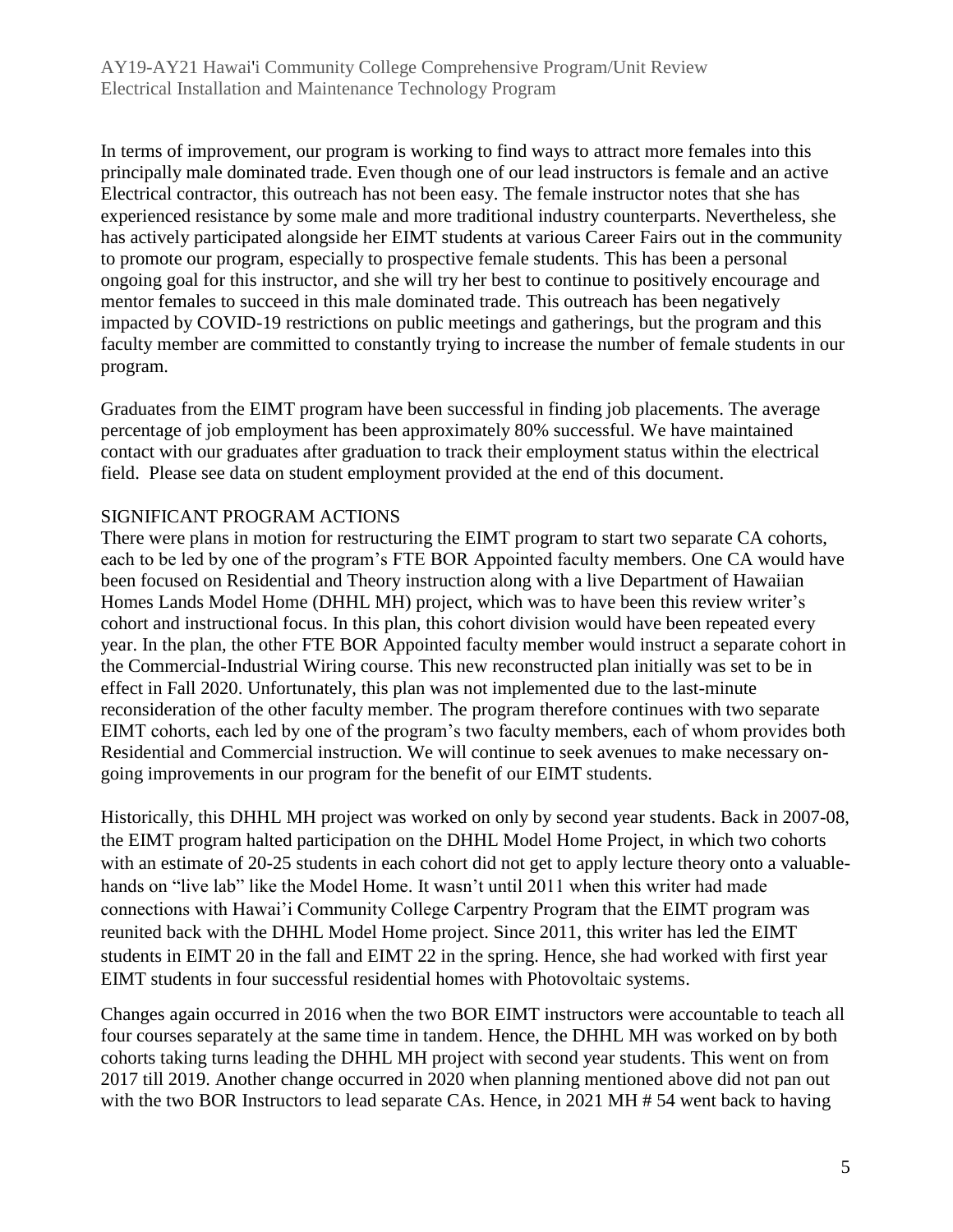first year students for this writer's EIMT cohort to produce another successful residential project. The same cohort will be preparing to work on their second DHHL MH residential project, but this time without a photovoltaic package due to the rising cost of materials, per DHHL's decision.

Hence, with all of the changes going on, no assessments were conducted by industry guests, but having a successful DHHL Model Home completed would definitely qualify as a valid artifact reflecting students' knowledge, skill, and application, which were approved by HECO and County Electrical Inspectors as a great confirmation of a job well done.

To date, none of the EIMT students have been injured on the DHHL projects throughout the years under this writer's supervision. Safety is a high priority; students are confident and monitored throughout every phase and throughout every lab project leading them up to performing tasks on the live project. Within the same semester, the same EIMT 22 Spring 2021 first year students had also completed retrofitting new LED upgraded fixtures throughout building 393, which numbered an estimated 100+ fixtures (see picture below). The same cohort is projected to continue retrofitting new LED fixtures in Hale Aloha later this Fall 2021 under the direction of this writer. See the informational graph of students' safety scores at the end of this document.

Program faculty adjusted to restrictions required by COVID-19 social distancing. In Fall 2020, the new incoming cohort size was reduced by three seats to abide by classroom social distancing protocol. In 2021, the EIMT 43 class, which covers the finishing stages of the DHHL Model Home project, was open only to limited numbers of students who voluntarily participated. Rotating groups were assigned to take turns in completing tasks such as installation of fixtures and devices, including circuit breakers, receptacle outlets, switches, Ethernet patch cords for the Enphase Photovoltaic Communication lines, and fittings that were made on site for the Photovoltaic system that included 20 photovoltaic panels, all of which were installed and tested by the students.

Due to COVID-19 there have been changes made to cohorts such as student capacity and lack of Gbudget funding to the programs. However, with the Federal HEERF, funding programs have been applying to have equipment or kits made up in preparation for face-to-face campus closures. The actual completion of the funding had been arduous due to the influx of paper work for our secretaries and lack of assistance for them with the added workload due to re-bidding contributed by inflated costs and unpredicted gas pricing, which has affected all goods and materials costs leading to daily fluctuations.

With the HEERF funding, the EIMT program has added Simutech TPC simulated troubleshooting lessons to the EIMT Fall 2021 cohort (led by this writer). This has been very beneficial for the students to safely recognize safety "Lock Out Tag Out" (LOTO) procedures along with sequencing troubleshooting strategies in recognizing faulted contact devices, wires, and components. In the past, this issue was mentioned in eCafe by students who felt the program had lacked troubleshooting lab projects.

This writer continues to be a member of the National Fire Protection Association (NFPA) and an active local Electrical contractor. Being active in industry benefits this writer and keeps her aware of county processing updates and code updates along with the utility company updates. This past year has brought about a lot of changes for both areas mentioned above. The County of Hawai'i has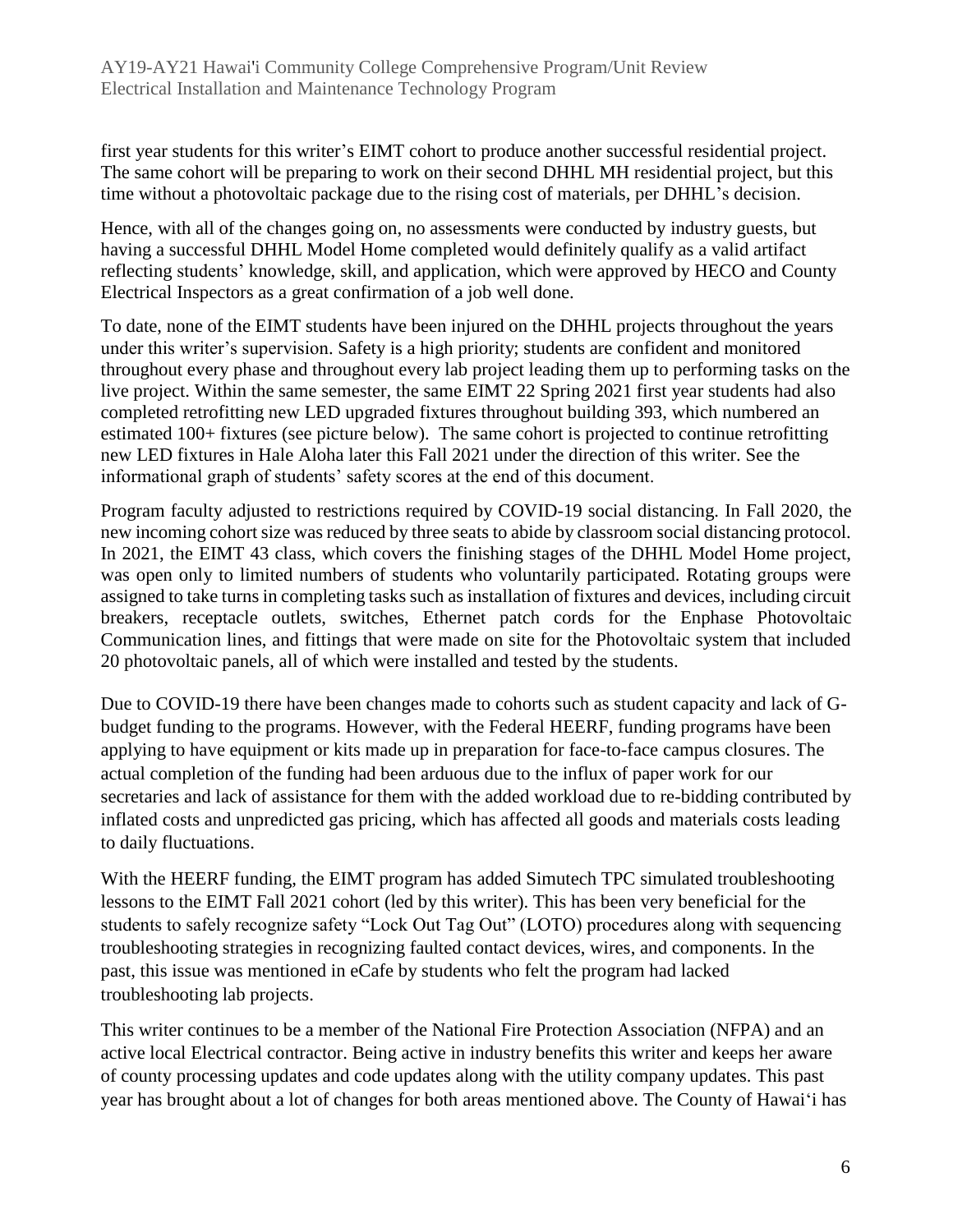upgraded their permitting processing with "EPIC" Electronic Processing Information Center with new features and fees. HELCO (Hawai'i Electric Light Co.) has changed into a joint company that combined MECO (Maui Electric Co.) and HECO (Hawai'i Electric Co.); now the three companies have merged together with a new name, "Hawaiian Electric Co." (HECO). This change has brought about a lot of changes for our island that we are not accustomed to. Now all three islands have "set standard procedures" for consistency. These new changes are mentioned to students as we are required to work with these two mentioned entities for the DHHL Model Home project processing.



Building # 393 Upgraded Fluorescent type fixtures to LED panel fixtures. Estimated 100 + fixtures. Spring 2021, EIMT 22. Instructor: R. Dela Cruz-EIMT

## **3. Program Learning Outcomes or Unit/Service Outcomes**

*a) List all Program Learning Outcomes (PLOs) or Unit/Service Outcomes (UOs) and their alignment to the College's Institutional Learning Outcomes (ILOs).*

**EIMT PLO1:** Accurately demonstrate entry-level skills in residential, commercial, and industrial electrical installation and maintenance.

Linked Institution Outcomes

ILO1: Communicate effectively in a variety of situations.

ILO2: Utilize critical thinking to solve problems and make informed decisions.

ILO3: Apply knowledge and skills to make contributions to community that are respectful of the indigenous people and culture of Hawai'i island, as well as other cultures of the world.

ILO6: Contribute to sustainable environmental practices for personal and community well-being.

**EIMT PLO2:** Practice safety on the job and recognize potential hazards.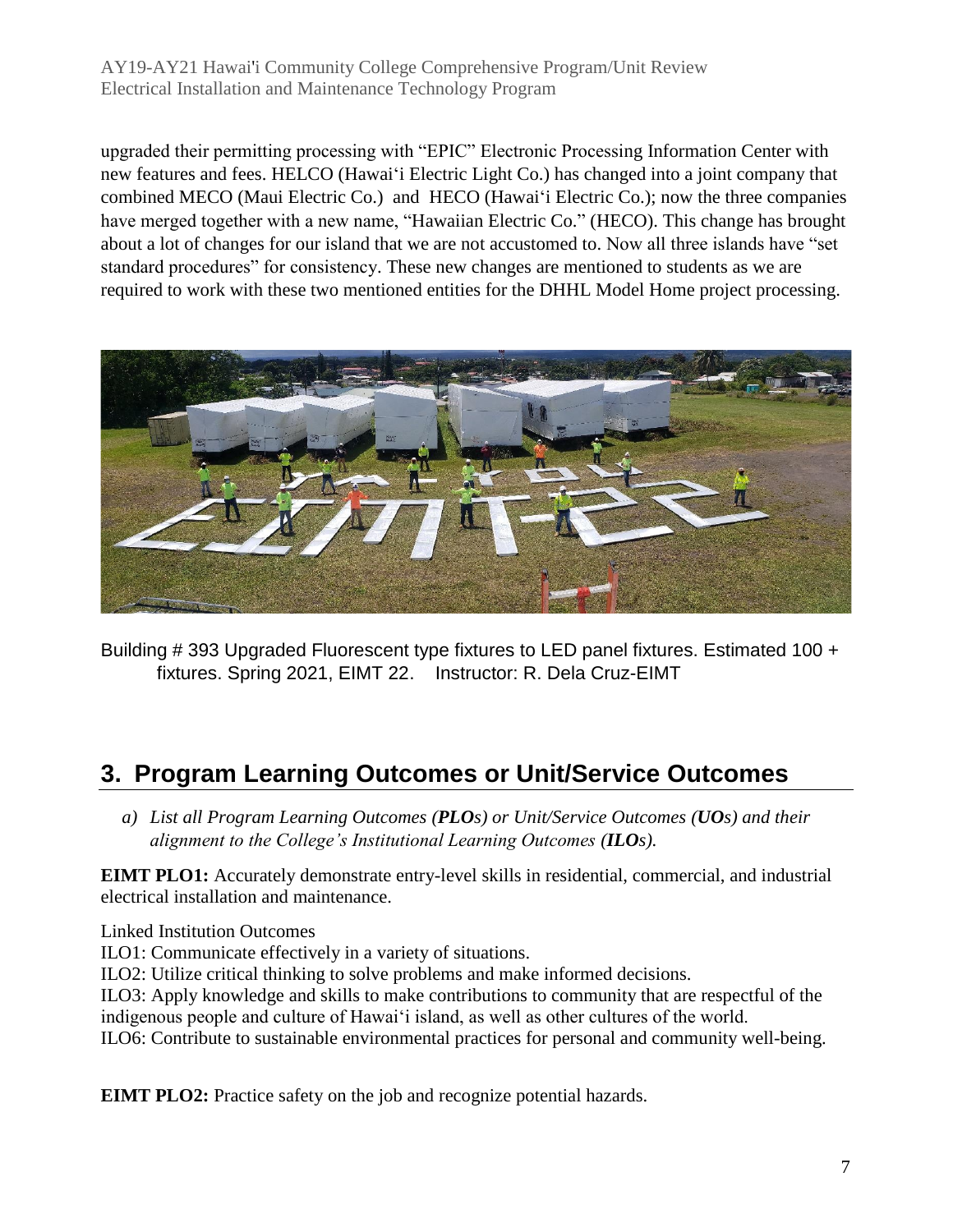Linked Institution Outcomes

ILO1: Communicate effectively in a variety of situations.

ILO2: Utilize critical thinking to solve problems and make informed decisions.

ILO3: Apply knowledge and skills to make contributions to community that are respectful of the indigenous people and culture of Hawai'i island, as well as other cultures of the world. ILO5: Produce and perpetuate safe, healthy learning and professional environments that are

respectful of social and individual diversity.

ILO6: Contribute to sustainable environmental practices for personal and community well-being.

**EIMT PLO3**: Interpret and comply with the National Electrical Code NFPA 70 book and local codes.

Linked Institution Outcomes

ILO1: Communicate effectively in a variety of situations.

ILO2: Utilize critical thinking to solve problems and make informed decisions.

ILO4: Utilize quality comprehensive services and resources in the on-going pursuit of educational and career excellence.

**EIMT PLO4**: Read and interpret all sections of blueprints and draft electrical circuits.

Linked Institution Outcomes

ILO1: Communicate effectively in a variety of situations.

ILO2: Utilize critical thinking to solve problems and make informed decisions.

**EIMT PLO5**: Integrate carpentry, masonry, plumbing, and HVACR systems with electrical installation and maintenance.

Linked Institution Outcomes

ILO1: Communicate effectively in a variety of situations.

ILO2: Utilize critical thinking to solve problems and make informed decisions.

ILO4: Utilize quality comprehensive services and resources in the on-going pursuit of educational and career excellence.

**EIMT PLO6:** Produce take-off lists, perform layout, and install new materials for existing and new projects.

Linked Institution Outcomes

ILO1: Communicate effectively in a variety of situations.

ILO2: Utilize critical thinking to solve problems and make informed decisions.

ILO4: Utilize quality comprehensive services and resources in the on-going pursuit of educational and career excellence.

**EIMT PLO7**: Think critically, do research, calculate minimum requirements, and solve problems.

Linked Institution Outcomes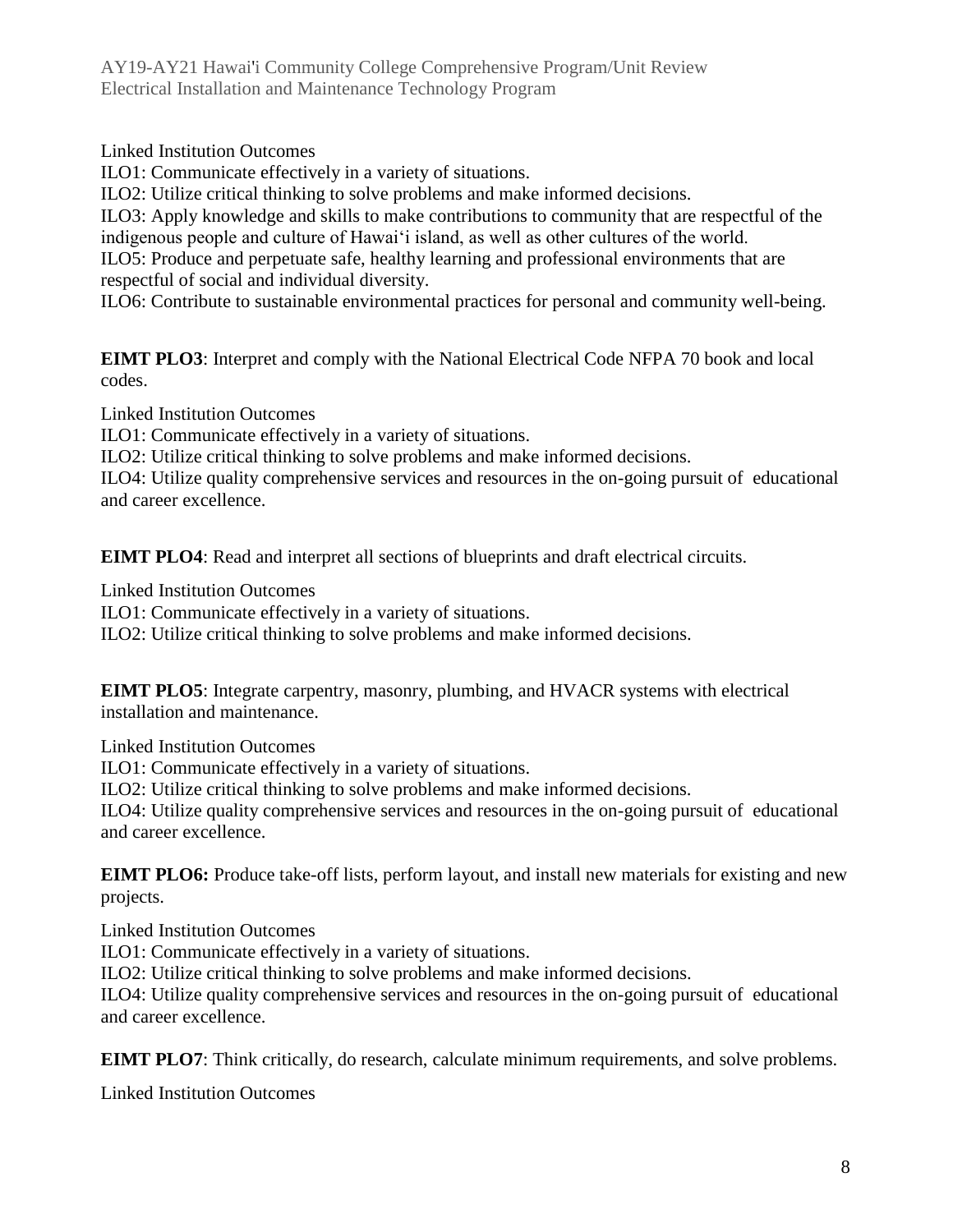ILO1: Communicate effectively in a variety of situations.

ILO2: Utilize critical thinking to solve problems and make informed decisions.

ILO3: Apply knowledge and skills to make contributions to community that are respectful of the indigenous people and culture of Hawai'i island, as well as other cultures of the world.

ILO4: Utilize quality comprehensive services and resources in the on-going pursuit of educational and career excellence.

ILO5: Produce and perpetuate safe, healthy learning and professional environments that are respectful of social and individual diversity.

ILO6: Contribute to sustainable environmental practices for personal and community well-being

**EIMT PLO8**: Demonstrate the qualities of an apprentice electrician: positive attitude and behavior, discipline, promptness and attendance, ability to work alone or with others, with cultural awareness, and good communication skills.

Linked Institution Outcomes

ILO1: Communicate effectively in a variety of situations.

ILO2: Utilize critical thinking to solve problems and make informed decisions.

ILO3: Apply knowledge and skills to make contributions to community that are respectful of the indigenous people and culture of Hawai'i island, as well as other cultures of the world.

ILO4: Utilize quality comprehensive services and resources in the on-going pursuit of educational and career excellence.

ILO5: Produce and perpetuate safe, healthy learning and professional environments that are respectful of social and individual diversity.

ILO6: Contribute to sustainable environmental practices for personal and community well-being.

*b) List the PLOs or UOs that have been assessed in the period of this review. Instructional programs must list the courses that have been assessed in the period of this review and identify the alignment(s) of Course Learning Outcomes (CLOs) to the PLOs. If no assessment was conducted in the period of this review, provide an explanation and the schedule of upcoming planned assessments.*

The unfortunate result of dysfunction for the EIMT program has been long ongoing due to lack of communication and collaboration between the two EIMT faculty leading to what is essentially two separate EIMT programs. The two separated tandem cohorts are not fairly engaged to conduct assessment, Annual Program Reviews or 3-Year Comprehensive Reports based on their own cohort data. Hence, there will be sporadic missing reports and assessments here and there due to lack of one faculty completing obligations and not being held to our oath of contract.

However, this writer/instructor has tried her best to comply with the assessment requirements. For example, in Fall 2018, while she was teaching EIMT 20, because this writer previously had covered all CLOs and PLOs for EIMT 20, no assessment was scheduled or conducted for that course. Unfortunately, this writer/instructor was unable to complete the Spring 2019 scheduled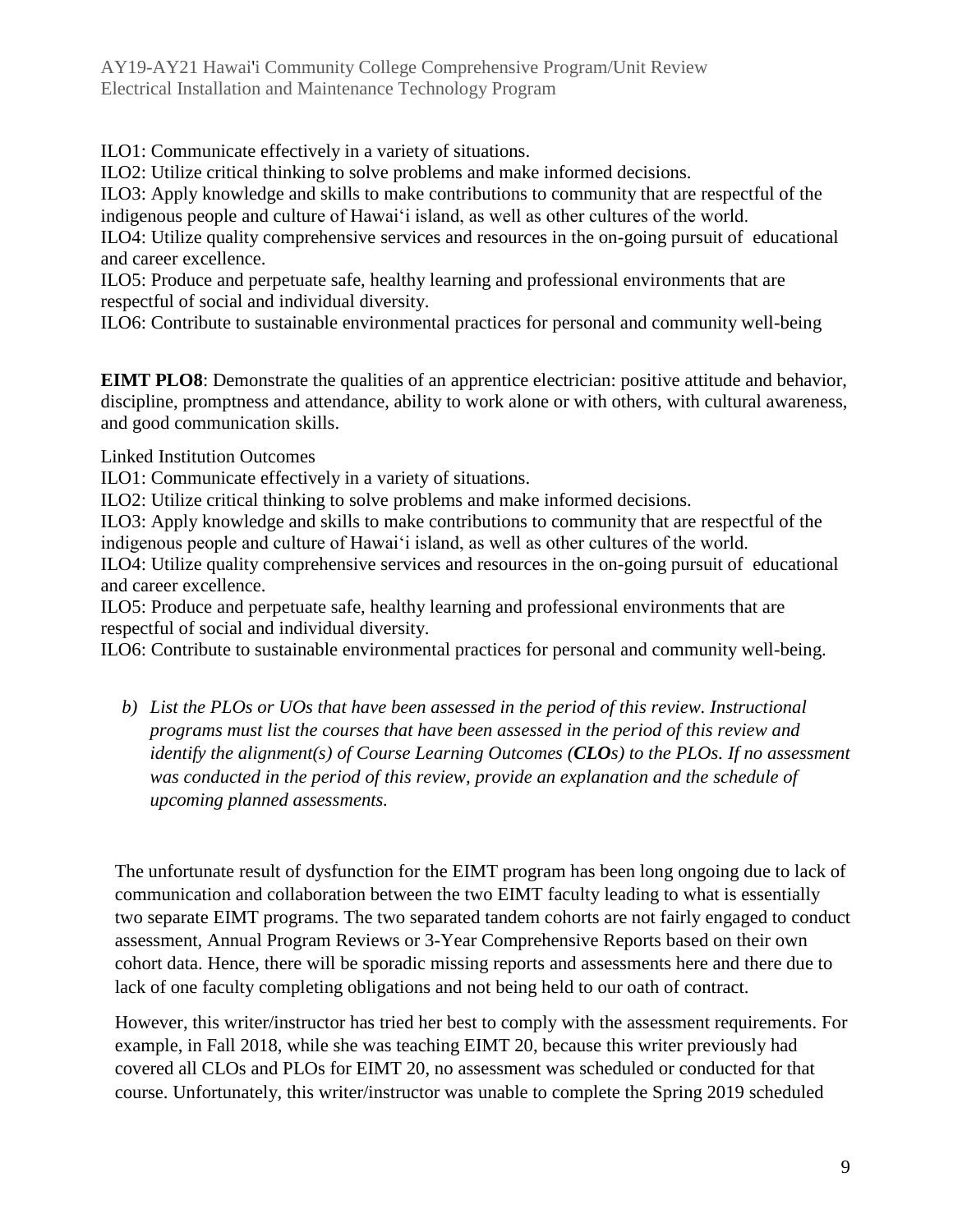assessment for EIMT 22 due to confusion about the assessment schedule between the two instructors.

In Fall 2019 and Spring 2020, the confusion about both instructional duties and assessment responsibilities between the two instructors continued, resulting in the lack of assessment of EIMT 41 in Fall 2019 and EIMT 43 in Spring 2020.

In the third year of this review period, Fall 2020 and Spring 2021, no assessments were conducted of EIMT 20 (Fall 20) or of EIMT 22 (Spring 21) due to enforced limited in-person contact hours for hand's-on instruction because of COVID-19 instructional-modality restrictions. In addition, in Spring 2021, no assessments were able to be conducted by the usual invited advisory council members due to COVID-19.

However, this writer/instructor assures the College that all required CLOs and PLOs were adequately covered during the instruction of all her courses. For example, this writer's EIMT 22 students successfully completed their part of DHHL Model Home #54 along with installing and wiring up a 20 Photovoltaic PV panel system that was CGS+ (Customer Grid Supply +) registered with HECO (Hawaiian Electric Co. This was an amazing feat, as this instructor again has shifted gears in curriculum and instruction to lead first year students to successfully complete a residential wiring and Photovoltaic system.

This writer/instructor is working diligently with the Institutional Assessment Coordinator to develop a reasonable, achievable assessment schedule to begin in AY22-23, through which the program can catch back up on its assessments and come into compliance with the assessment policy.

*c) Assessment Results: provide a detailed discussion of assessment results at the program (PLO) and course (CLO), or unit (UO), levels in the period of this review. Provide an analysis of how these results reflect the strengths and challenges of the program or unit in meetings its Outcomes.*

#### N/A

*d) Changes that have been made as a result of the assessment results: instructional programs must provide a discussion of changes made as a result of the analysis of assessment results, e.g., to curriculum, instruction, development of student learning opportunities, faculty professional development activities, assessment strategies, etc.; non-instructional units must provide a discussion of changes made as a result of the analysis of assessment results, e.g., to services, operations, personnel training, assessment strategies, etc.*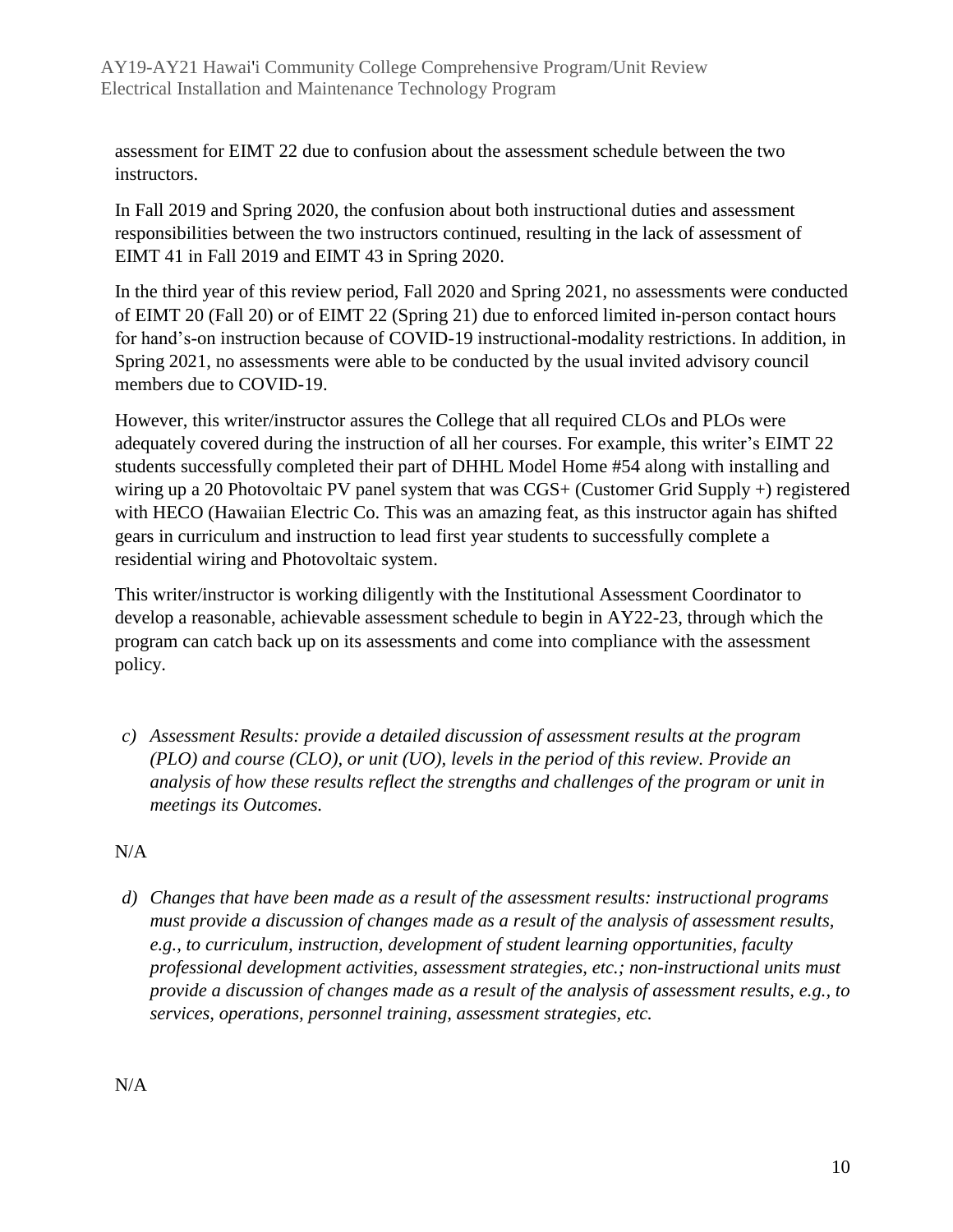## **4. Action Plan**

*Based on findings in Parts 1-3, develop an action plan for your program or unit from now until your next Comprehensive Review (three-year plan).* 

*Be sure to focus on areas to improve as identified in ARPD data or unit-developed measures, student learning or unit/service outcomes assessment results, and results of survey and other data used to assess your program or unit.* 

*This action plan must include an analysis of progress in achieving previous planned improvements including the results of the prior Comprehensive Review's action plan(s). Discuss how the goals identified in that prior action plan were met and the impact on the program or unit; or, if not met, discuss why and the impact on the program or unit, and whether those goals are being carried over to the current action plan.*

*This action plan should be detailed enough to guide your program/unit through to the next program/unit Comprehensive Review cycle. Include specific recommendations for improvement(s) or planned program or unit action(s). The plan must include details of measurable outcomes, benchmarks and timelines.* 

*\* CTE programs must include specific action plans for any Perkins Core Indicator for which the program did not meet the performance level.*

*Specify how the action plan aligns with the College's Mission and Strategic Plan. Include a discussion of how implementing this action plan will contribute to the College achieving the goals of the Strategic Plan.*

*[https://hawaii.hawaii.edu/sites/default/files/assets/docs/strategic-plan/hawcc-strategic-directions-](https://hawaii.hawaii.edu/sites/default/files/assets/docs/strategic-plan/hawcc-strategic-directions-2015-2021.pdf)[2015-2021.pdf](https://hawaii.hawaii.edu/sites/default/files/assets/docs/strategic-plan/hawcc-strategic-directions-2015-2021.pdf)*

*Be sure to list resources that will be required, if any, in section 5 below.*

*\*The action plan may be amended based on new initiatives, updated data, or unforeseen external factors between now and the next Comprehensive Review.*

This writer does not foresee writing the next round of the three-year Comprehensive Review, unless there are changes with faculty positions, as each BOR Faculty should carry his/her own weight of obligated workload, equally and fairly.

The College's mission statement is, "To promote lifelong learning, Hawai'i Community College will emphasize the knowledge and experience necessary for Kauhale members to pursue academic achievement and workforce readiness. Aligned with the mission of the UH Community Colleges, we are committed to serving all segments of our Hawai'i Island community."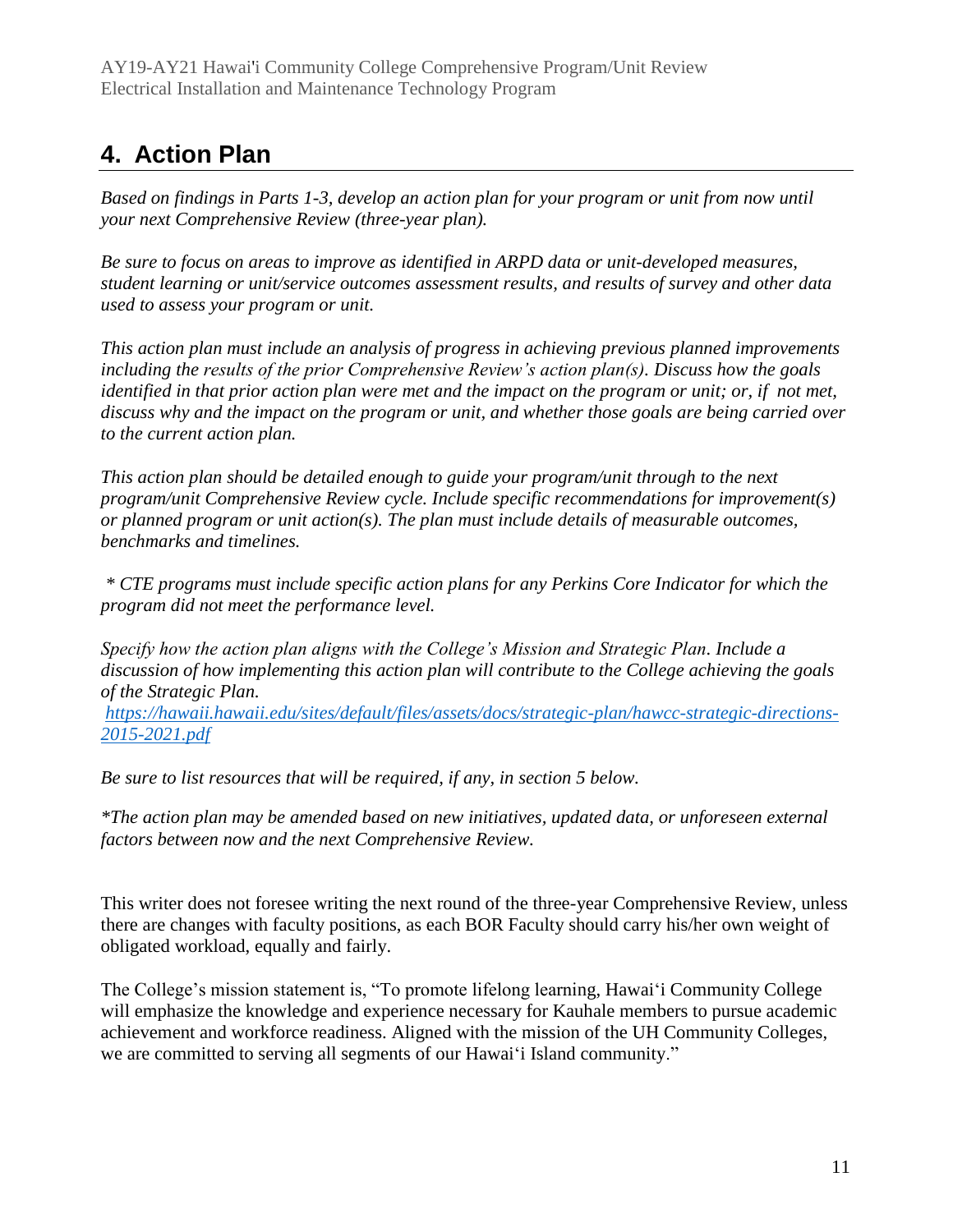#### Paragraph taken from 2020 EIMT APR:

*"My EIMT students will be conducting various assignments along with hands-on assignments that reflect the current state of our industry and are compliant with the latest edition of the National Electrical Code (NEC) 2020. By being actively engaged in new technology and diligent in updating my professional development initiatives, I will be leading my students to perform new methods of wiring various devices and equipment to equip them to be aware of current workforce standards. "We are lifelong learners. As technology advances overnight, we never stop learning. If we do, we will be left "in the dark." I consistently remind my students of this truth about our industry, and they witness me constantly researching new apparatus and techniques in the electrical field on a regular basis."*

Since this report was written, I've continued on the same path pursuing current instruction on Current National Electrical Codes (NEC 2020) and actively participating in the DHHL Model Home, which is a live project. I'm currently implementing Simutech Training TPC troubleshooting program which has been top notch in theory and practice for students to expand their thinking process on different electrical faults, which is a required skill as an electrical apprentice. This newly introduced training would be promoting educated electrical apprentices to be viable in the workforce, as troubleshooting skills are an industry standard. I've repetitively mentioned in Advisory Council meetings and various reports of my request and intention on gaining this simulated troubleshooting platform for EIMT. Now that we have implemented this into the classroom, the students are more confident in lab and acknowledge the value when identifying faults on various "hands on" lab projects while working in the shop and working on campus projects.

Action Plans for this writer are:

- to find avenues to gain funding to keep renewal subscriptions for Simutech TPC Troubleshooting Simulating program. Simutech TPC training offers students an interactive electrical trouble shooting-safety training to sharpen their theory and skills. This valuable training system promotes safety awareness as they proceed to engage in simulated electrical trouble shooting scenarios. Students are graded and timed which is automatically generated into a report that calculates safety error point deductions and/or bonus time added points. Scores are reviewed with students which have been a great tool to show them their weekly progress. We've seen such great improvements in student's competency and confidence.
	- o Timeline: No later than Fall 2023, for the next round of my EIMT 41 class.
	- o Bench Mark of Success: Contract will be renewed and students will continue applying this technology.
	- o Alignment to the Strategic Plan: This aligns with the College Mission Statement, "to promote workforce readiness." It also aligns with H12 Action Strategy 3 Tactic, "Work closely with employers to increase the qualified and skilled workforce base."
- Continue leadership of students to educational success through instruction on the DHHL Model Home Project. This was mentioned in my ongoing action plan for my 2020 EIMT Annual Program Review. [2020-eimt-apr.pdf \(hawaii.edu\)](https://hawaii.hawaii.edu/files/program-unit-review/docs/2020-eimt-apr.pdf)
	- o Timeline: This is a continuous ongoing live lab project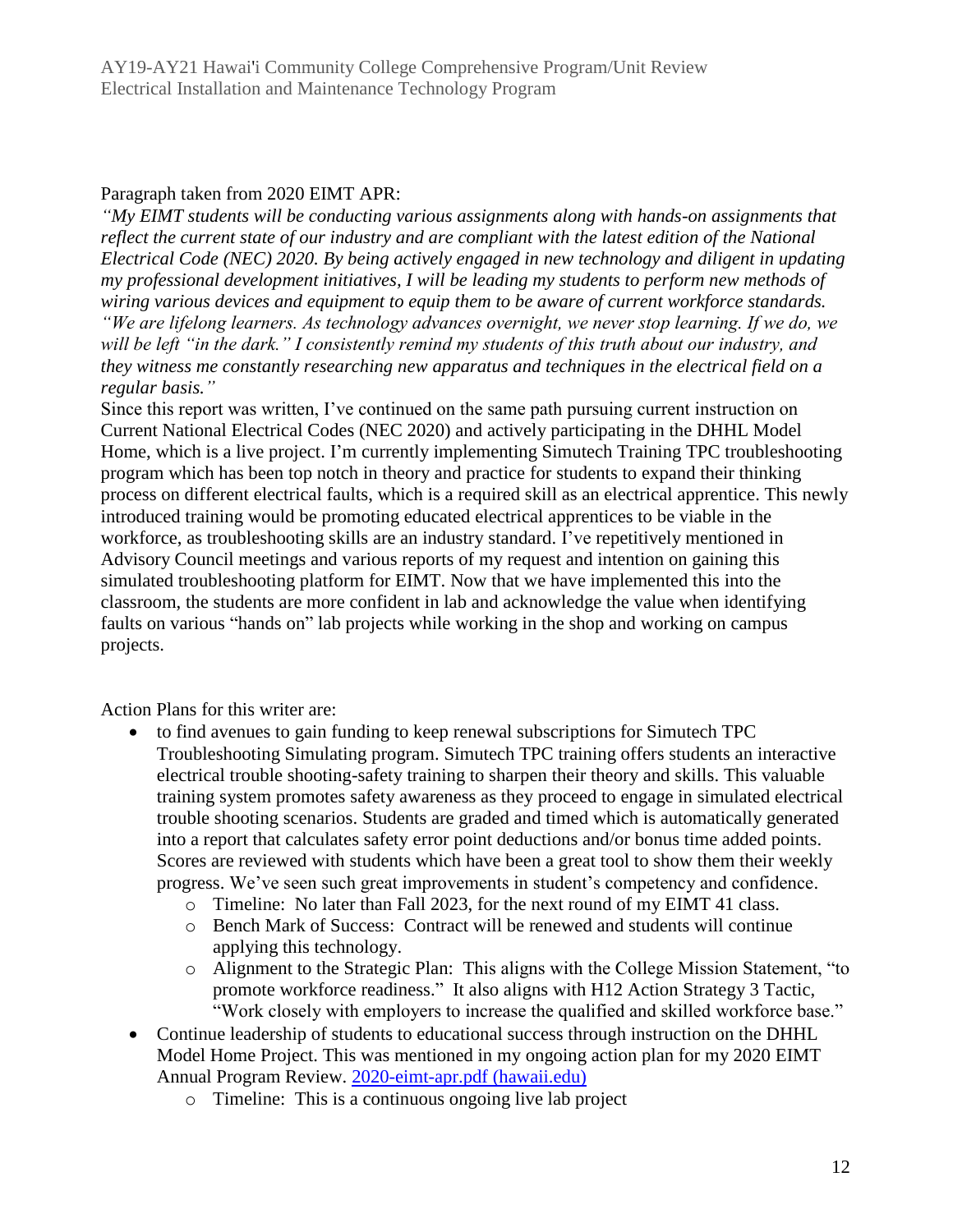- o Bench Mark: Increase percentage of successful Completion (Equivalent C or Higher) and Persistence Fall to Fall, toward the degree to pre-COVID levels of 97- 99%.
- o Alignment to the Strategic Plan: H12 Action Strategy 3: "Work Closely with employers to increase the qualified and skilled workforce base."
- To improve with every semester by updating labs that are pertinent to industry needs/trends,
	- o Timeline: Continuous ongoing lab improvements.
	- o Bench Mark: The Advisory Council will confirm the updated labs are pertinent. Continuous, no later than Spring 2023.
	- o Alignment: H12 Action Strategy 3: "Collaborate with Chambers, industry, or government agencies to conduct market needs assessment/validation of needed training that contributes to workforce and economic development." "Obtain accurate information about workforce and employment insight from data gathered from the Department of Labor, UHERO, and EMSI."
- To re-engage EIMT Advisory Council members active in assessment and meetings with faculty and observing students at different assigned projects. Updating of members may be necessary to stay on this projected action plan.
	- o Timeline: Spring 2022 through Spring 2023
	- o Bench Mark: Continuous, ongoing.
	- o Alignment: : H12 Action Strategy 3: "Strengthen existing partnerships and form new ones to enhance high quality job creation in Hawai'i."
- To collaborate with administration and other aligned CTE Programs to improve security for our shops and classrooms.
	- o Timeline: ASAP
	- o Bench Mark: Faculty will report feeling more secure in our shops and classrooms.
	- o Alignment: 21CF Action Strategy 3: "Provide safe, healthy, and discrimination-free environments for teaching, learning and scholarship for students, employees and visitors."
	- o Tactics: Update system-wide and campus policies and guidelines to ensure compliance and promote safety and security.

**In order to fulfill even the most minimal of these goals and challenges for the students, the EIMT program must be provided a reliable, safe truck that meets the necessary minimal capacity load requirements for the Model Home project. Please see the resource request attached to this Comprehensive Program Review for details on this transportation need for the program.**

## **5. Resource Implications - \* ONE-TIME BUDGET REQUESTS ONLY \***

Detail any ONE-TIME resource requests that are not included in your regular program or unit operating "B" budget, including reallocation of existing resources (physical, human, financial).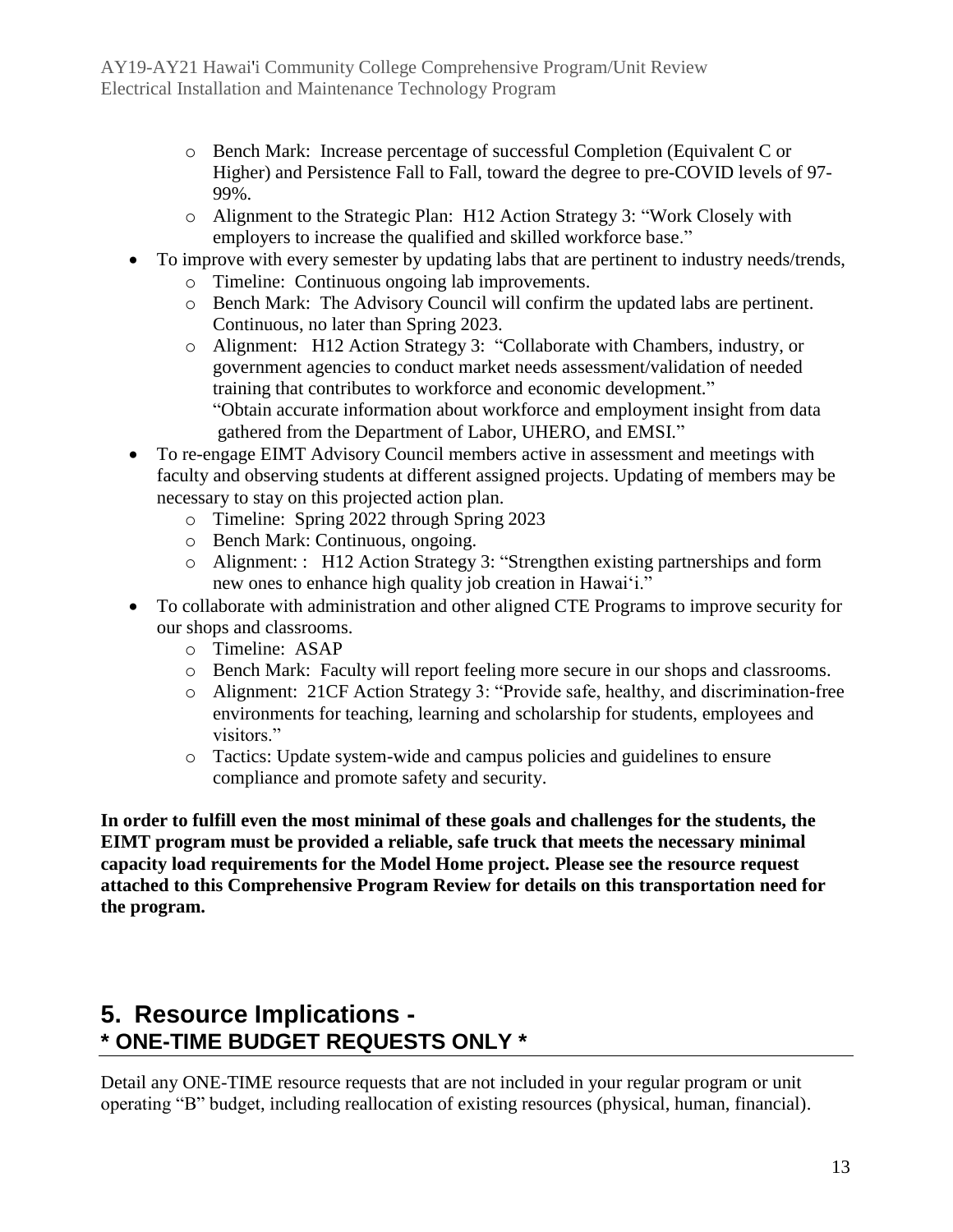\*Note that CTE programs seeking future funding via UHCC System Perkins proposals must reference their ARPD Section 4. Action Plan and this ARPD Section 5. Resource Implications to be eligible for funding.

#### □ **I** am NOT requesting additional ONE-TIME resources for my program/unit.

#### ☐ **I AM requesting additional ONE-TIME resource(s) for my program/unit. Total number of items being requested: \_\_\_\_\_1\_\_\_\_\_(4 items max.)**

\*For each item requested, make sure you have gathered the following required information and all relevant documentation before you upload this review; you will submit all information and attachments for your **Resource Request** as part of your Review document submission via the

#### Hawaii CC - Program and [Unit Review Submission portal](https://hawaii.kualibuild.com/app/builder/#/app/60ef56c477b0f470999bb6e5/run)

<https://hawaii.kualibuild.com/app/builder/#/app/60ef56c477b0f470999bb6e5/run>

- $\checkmark$  Item Description
- ✓ Justification
- $\checkmark$  Priority Criteria (must meet at least one of the following):
	- 1. Ensure compliance with mandates and requirements such as laws and regulations, executive orders, board mandates, agreements and contracts and accreditation requirements.
	- 2. Address and/or mitigate issues of liability, including ensuring the health, safety and security of our Kauhale.
	- 3. Expand our commitment to serving all segments of our Hawaii Island community through Pālamanui and satellite centers
	- 4. Address aging infrastructure.
	- 5. Continue efforts to promote integrated student support in closing educational gaps.
	- 6. Leverage resources, investments with returns, or scaling opportunities
	- 7. Promote professional development.

| <b>Category-Specific Information</b>     |                                              |                                                                                                                                                     |                                                                                                                 |                                                                                                                                                                                                                                                                                                           |  |
|------------------------------------------|----------------------------------------------|-----------------------------------------------------------------------------------------------------------------------------------------------------|-----------------------------------------------------------------------------------------------------------------|-----------------------------------------------------------------------------------------------------------------------------------------------------------------------------------------------------------------------------------------------------------------------------------------------------------|--|
| Equipment                                | <b>Estimated Date</b><br>Needed<br>Fall 2021 | Quantity / Number of<br>Units; Cost per Unit<br>One, Ford F350, 4-<br>door crew cab, gas<br>with pipe rack<br>(maybe priced by<br>separate vendors) | Total Cost (with<br>SandH, tax)<br>$$70,000.00+$<br>Note:<br>Pipe rack, Tommy<br>Gate not shown in<br>estimate. | On Inventory List<br>$(Y/N)$ ; Decal #, Reason<br>replacing<br>No.<br>Serial #<br>1GCEK19K9RE277501<br>The EIMT program had<br>a GMC truck that is no<br>longer running. We<br>need a safe reliable<br>truck to safely transport<br>students and materials<br>to and from the DHHL<br>Model Home Project. |  |
| <b>Facilities</b><br><b>Modification</b> | <b>Estimated Date</b><br>Needed              | <b>Total Cost</b>                                                                                                                                   | Monthly/Yearly<br><b>Recurring Costs</b>                                                                        | Utilities Required                                                                                                                                                                                                                                                                                        |  |
| <b>Personnel</b><br><b>Resource</b>      | <b>Estimated Date</b><br>Needed              | FTE; Position Type;<br><b>Position Title</b>                                                                                                        | <b>Estimated Salary</b>                                                                                         | Was an Existing<br>Position Abolished?<br>$(Y/N)$ ; Position #                                                                                                                                                                                                                                            |  |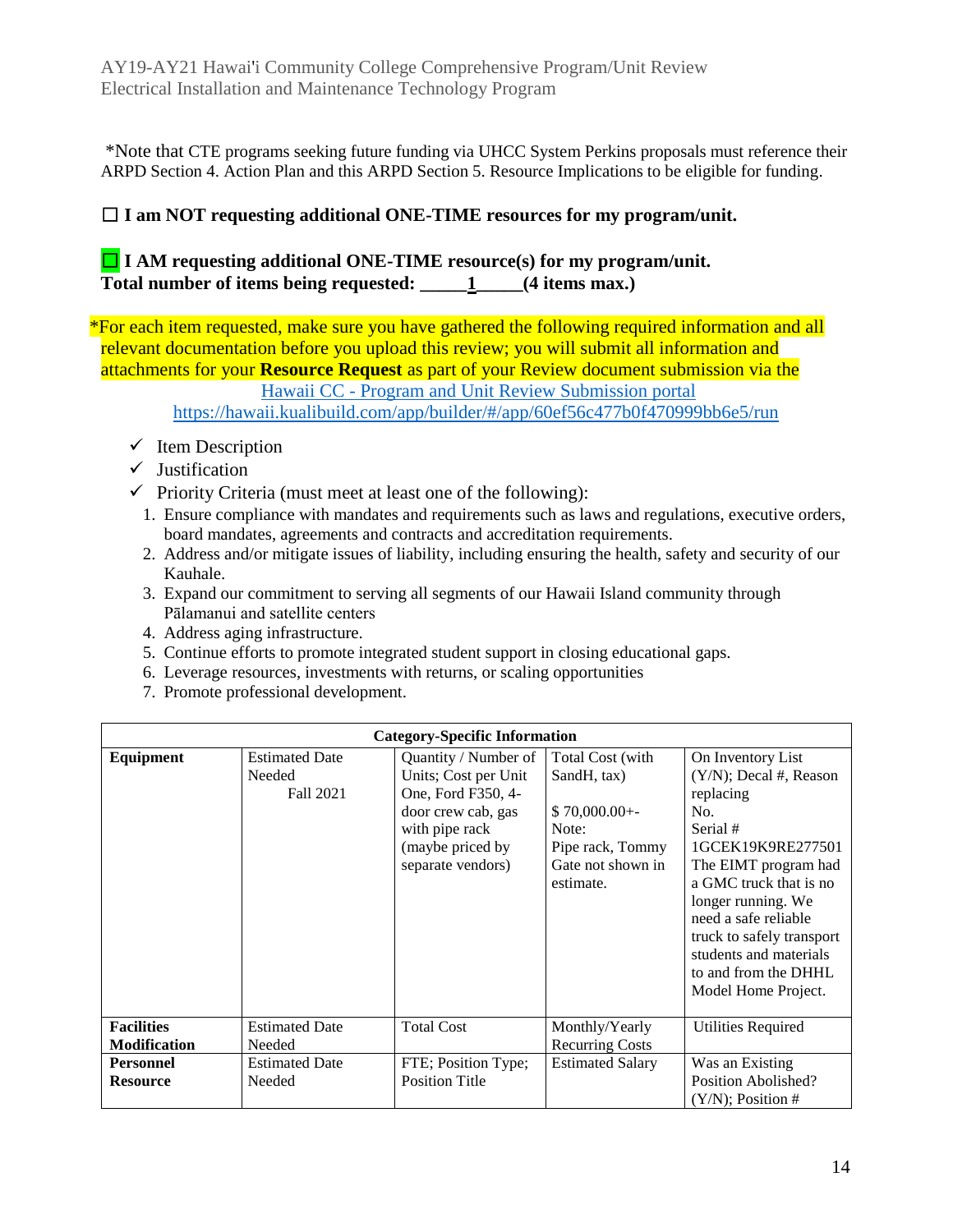| <b>Professional</b> | <b>Estimated Date</b> | Have you applied        | Professional           | PD Details; Impact;          |
|---------------------|-----------------------|-------------------------|------------------------|------------------------------|
| <b>Development</b>  | Needed                | before $(Y/N)$ ; was it | Development Type       | <b>Total Cost</b>            |
|                     |                       | approved?               |                        |                              |
| <b>Reallocation</b> | <b>Estimated Date</b> | <b>Total Cost</b>       | Monthly/Yearly         | <b>Reallocation Proposal</b> |
|                     | Needed                |                         | <b>Recurring Costs</b> |                              |

## **6. Optional: Edits to Occupation List for Instructional Programs**

Review the Standard Occupational Classification (SOC) codes listed for your Instructional Program and verify that the occupations listed align with the program learning outcomes. Program graduates should be prepared to enter the occupations listed upon program completion. Indicate in this section if the program is requesting removal or additions to the occupation list.

#### ☐ **I am NOT requesting changes to the SOC codes/occupations listed for my program.**

#### ☐ **I am requesting changes to the SOC codes/occupations listed for my program.** [O\\*Net CIP-SOC Code Look-up](http://www.onetonline.org/) *\*in the Crosswalks box, choose "Education," then enter CIP number to see related SOC codes*

List below each SOC code for which change is being requested and include details of requested code deletions and/or additions. Include justification for all requested changes.

\*All requested changes to the SOC codes/occupations listed for programs must be discussed with and approved by the Department/Division Chair.

I (Renee AK Dela Cruz) request that the following SOC be removed/deleted:

#### **SOC Code 47-1011 "First Line Supervisors of Construction Trades and Extraction Workers.**

Our new graduates would not fall into any "Supervision" type categories for initial employment statu[s. https://careerexplorer.hawaii.edu/occupations/profiles.php?region=stateandsoc=47-1011](file:///G:/Renee%20HawCC2%20021/.%20%20https:/careerexplorer.hawaii.edu/occupations/profiles.php%3fregion=state&soc=47-1011)

[Occupation Profile \(v2\) \(hawaii.edu\)](https://careerexplorer.hawaii.edu/occupations/profiles.php?region=state&soc=47-1011)

[Annual Review of Program Data \(hawaii.edu\)](https://uhcc.hawaii.edu/varpd/)

[First-Line Supervisors of Construction Trades and Extraction Workers \(bls.gov\)](https://www.bls.gov/oes/current/oes471011.htm)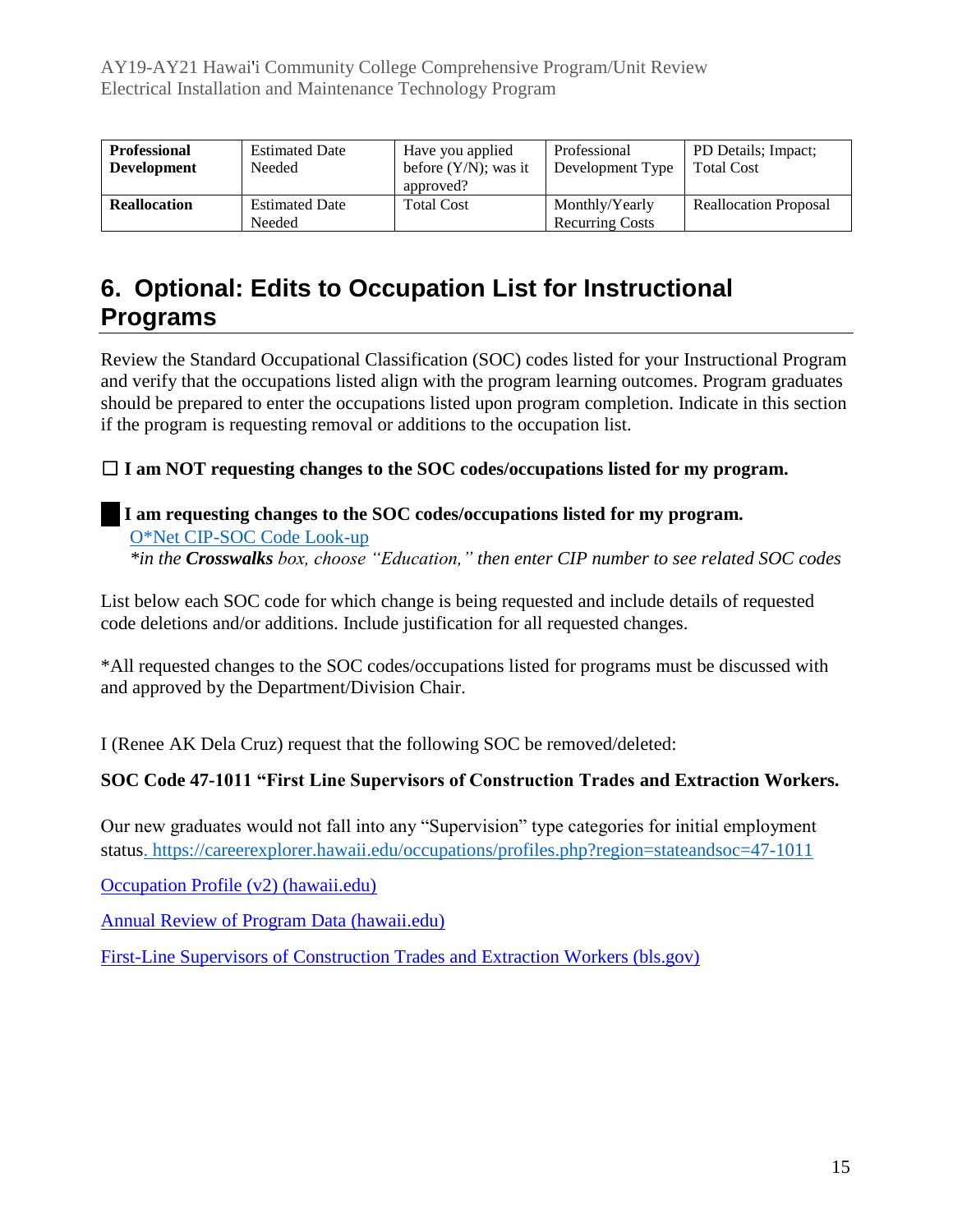#### **Class of 2018 EIMT Student Job Placement - Instructor: R. Dela Cruz**

| student    | Employer(s)                      | position                             |
|------------|----------------------------------|--------------------------------------|
| K.B.<br>1. | <b>Family Business Gutters</b>   | Installer                            |
| 2. N.P.    | <b>Mattos Electric</b>           | Apprentice                           |
| 3.<br>S.   | <b>Family Generator Business</b> | Apprentice in 0ahu-<br>Electrician   |
| 4. W.Z.    | Sun Run                          | Apprentice-Installer-<br>Electrician |
| J.D.<br>5. | American Electric                | Apprentice                           |
| 6. M.K     | 808 Telecom Electric             | Apprentice                           |
| 7. D.      | <b>Mattos Electric</b>           | Apprentice                           |
| 8. C.T.    | Iwamoto Electric,                | Apprentice                           |
|            | Hi. Elect. Service               |                                      |
| 9. Z.      | 808 Telcom Electric              | Apprentice                           |
| 10. N.     | Home Depot (applying @<br>HELCO) | Associate                            |
| 11. R.     | ? Applying for Elect. Co.        | Out of Country                       |
| 12. D.Y    | Revoluson (Solar Co.)            | Apprentice-Electrical                |
| 13. K.     | Hirayama Brothers Elect.<br>Inc. | Apprentice                           |
| 14. L      | Hirayama Brothers Elect.         | Apprentice                           |
|            | Inc.                             |                                      |
| 15. R.H    | $\gamma$                         | <b>Injured Apprentice</b>            |
| 16. J.T.   | <b>HELCO</b>                     | Apprentice                           |
| 17. T.O    | Landscaping Co.                  | Associate                            |
| 18. I.S.   | $\overline{?}$                   | $\overline{\mathcal{L}}$             |

#### **2018 Student job Placement**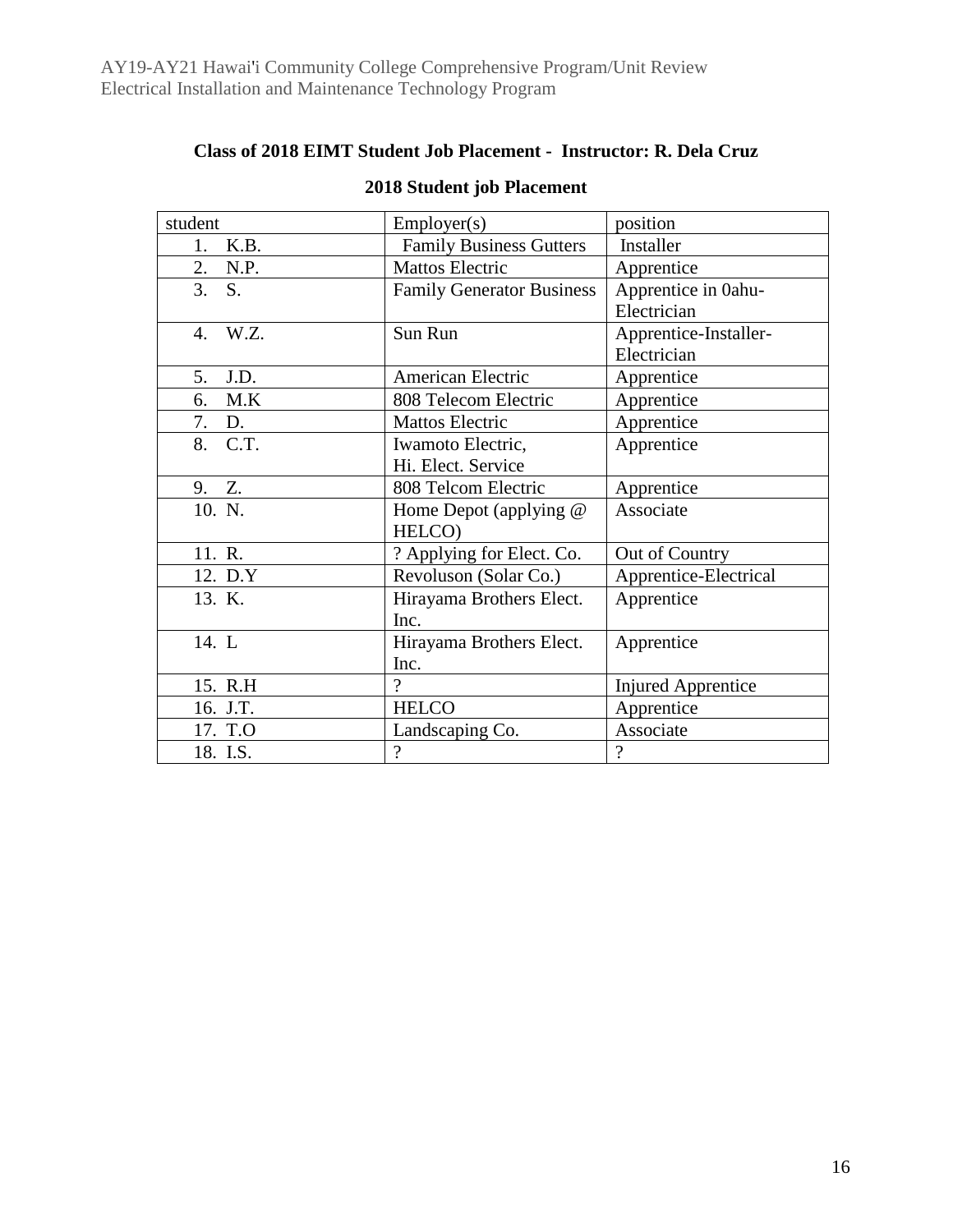|            | Unknown          | Non Union (9)          | Union $(4)$ | Union<br>(1) | School $(3)$   |
|------------|------------------|------------------------|-------------|--------------|----------------|
| Student #: | (3)              |                        | <b>IBEW</b> | Mainland     | Construction   |
|            |                  |                        | 1186        |              |                |
| 1. C       |                  | Kamuela Elect.         |             |              |                |
| 2. J       |                  | Fukunaga Elect.        |             |              |                |
| 3. S       |                  | *Elect. Company        |             |              |                |
|            |                  | name unknown           |             |              |                |
| 4. JL      | X                |                        |             |              |                |
| 5. SR      |                  |                        | X           |              |                |
| 6. S       |                  | Pro Vision Solar       |             |              |                |
| 7.1        |                  | Iwamoto Electric       |             |              |                |
| 8.Z        | X                |                        |             |              |                |
| 9. JK      |                  |                        |             |              | X Teaching     |
|            |                  |                        |             |              | Youth          |
|            |                  |                        |             |              | Electricity    |
| 10.J       |                  |                        | X           |              |                |
| 11. K      |                  | Iwamoto Electric       |             |              |                |
| 12. C      | $\boldsymbol{X}$ |                        |             |              |                |
| 13. D      |                  |                        |             |              | Student in     |
|            |                  |                        |             |              | HawCC          |
|            |                  |                        |             |              | Carpentry      |
|            |                  |                        |             |              | program.       |
| 14. P      |                  | <b>Mattos Electric</b> |             |              |                |
| 15. J      |                  | Yamamoto Electric      |             |              |                |
| 16.L       |                  |                        | Oahu<br>X   |              |                |
| 17. R      |                  |                        | $\mathbf X$ |              |                |
| 18. C      |                  |                        |             | $\mathbf X$  |                |
| 19. R      |                  | Callo Electric         |             |              |                |
| 20. T.     |                  |                        |             |              | Family Constr. |
|            |                  |                        |             |              | Bus.           |

#### **Employment- EIMT "Dela Cruz Cohort" Class of 2020 Employment- EIMT "Dela Cruz Cohort"**